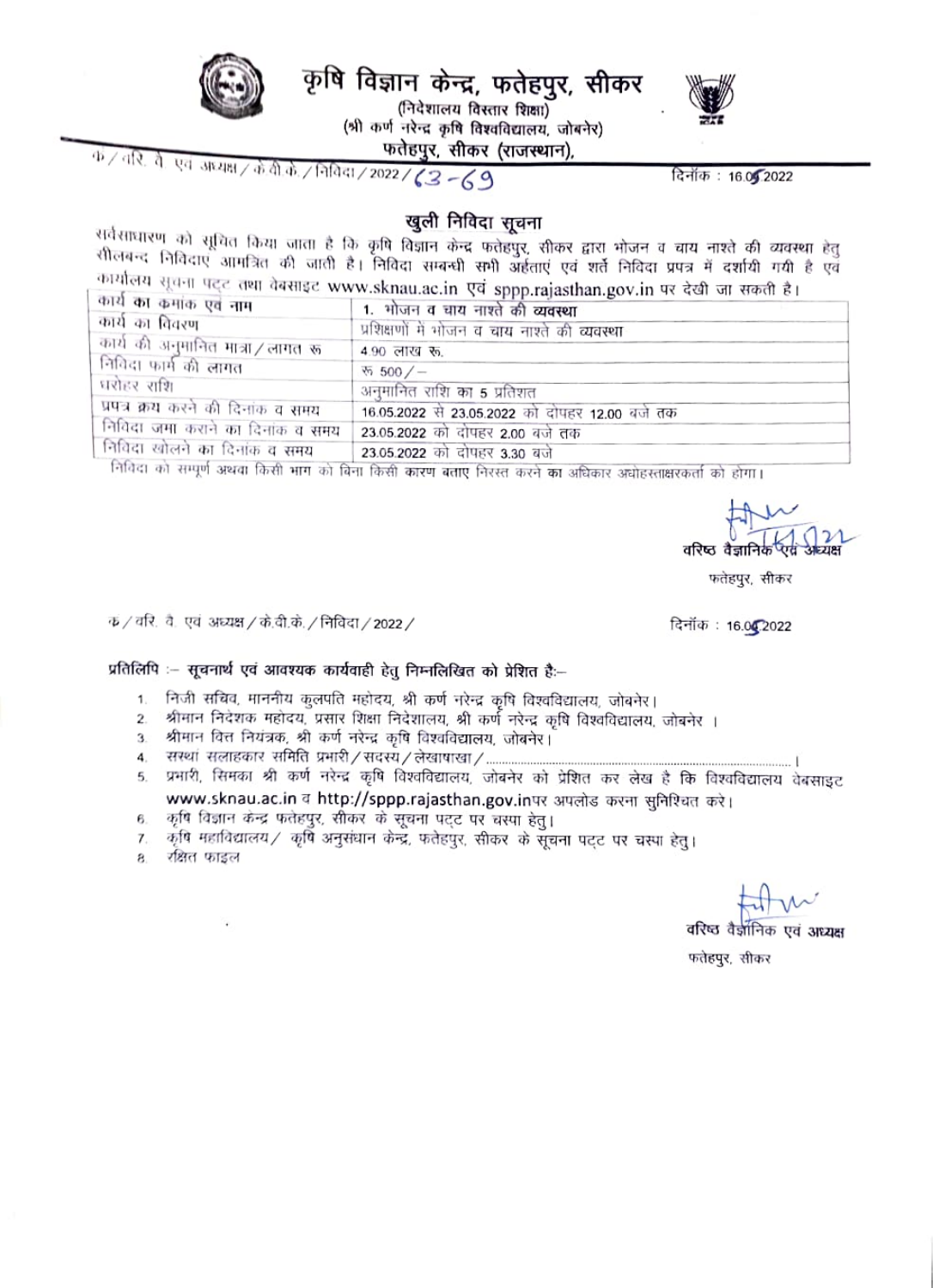

## कृषि विज्ञान केन्द्र, फतेहपुर सीकर (निदेशालय विस्तार शिक्षा) (श्री कर्ण नरेन्द्र कृषि विश्वविद्यालय, जोबनेर) फतेहपुर सीकर (राजस्थान),



क/वरि. वै. एवं अध्यक्ष/के.वी.के./निविदा/2022/ ट्वी 3-6.9 िनोंक 16.05.2022 खली निविदा प्रपत्र

| खुली निविदा सूचना कमांक / वरि. वै. एवं अध्यक्ष / के.वी.के. / निविदा / 2022 / 63 –69 | दिनाक: 16.05.2022                                                                     |
|-------------------------------------------------------------------------------------|---------------------------------------------------------------------------------------|
| 1. कार्य का नाम -व कमांक                                                            | 1. भोजन व चाय नाश्ते की व्यवस्था                                                      |
| 2. कार्य की अनुमानित अवधि                                                           | वित्तिय वर्ष 2022-23                                                                  |
| 3. निविदा फार्म का मूल्य                                                            | 500 / - रूप्ये बैंक ड्राफ्ट / बैंकर चैंक / नगद                                        |
| 4. धरोहर राशि                                                                       | अनुमानित लागत राशि का 5 प्रतिशत                                                       |
| 5. कार्य की अनुमानित मात्रा                                                         | सरथांगत व असरथांगत प्रशिक्षणों में भोजन व चाय नाश्ते की<br>व्यवस्था लगभग 4.90 लाख रू. |
| 6. प्रपत्र क्रय करने की दिनांक व समय                                                | 16.05.2022 से 23.05.2022 को दोपहर 12.00 बजे तक                                        |
| 7. प्रपत्र जमा कराने की दिनांक व समय                                                | 23.05.2022 को दोपहर 2.00 बजे तक                                                       |
| 8. निविदा खोलने की दिनांक व समय                                                     | 23.05.2022 को दोपहर 3.30 बजे                                                          |
| 9. पृष्ठ संख्या पांच से सात                                                         | निविदा की शर्ते                                                                       |
| 10.परिशिष्ट संख्या एक – पृष्ठ संख्या आठ                                             | चाय, नाश्ते व भोजन की दरें                                                            |
| निविदा की शर्तेः—                                                                   |                                                                                       |

1 निविदादाता के निविदा छुटनें के पश्यात अनुमानित लागत राशि 4.90 की 5 प्रतिशत धरोहर राशि कार्यादेश मिलने के पश्चात 7 दिवस मे जमा करवानी होगी। बैकर चैक / डी.डी. "Senior Scientist and Head, Bhartia Krishi Vigyan Kendra, Fatehpur" के पक्ष में देय होगी। यह दर संविदा अनुबंध पत्र निश्पादित करने से एक वर्ष तक मान्य होगी है।  $\overline{c}$ प्रस्तावित निविदा सीलबन्द लिफाफे में जिसपर '' **भोजन व चाय नाश्ते की व्यवस्था**'' लिखा हो को वरिश्ठ वैज्ञानिक एवं 3. अध्यक्ष कृषि विज्ञान केन्द्र, फतेहपुर सीकर को प्रेषित होनी चाहिए। सीलबन्द एक लिफाफे तकनिकी रूप से समिलित करने हेतू निम्नांकित संलग्न दस्तावेज आवश्यक रूप से रखे 4 जावें। इसके अभाव में निविदा को शामिल नहीं किया जायेगा। जिसके उपर बाहर **तकनिकी दस्तावेज** लिखा जावे । 1. निविदादाता / फर्म का चिकित्सा एवं स्वास्थ्य विभाग से पंजीकरण संख्या एवं प्रमाण पत्र की फोटोप्रति सर्विस टैक्स ⁄ जी.एस.टी. रजिस्ट्रेशन नम्बर की प्रति 3. निविदा शर्तो के प्रत्येक पृष्ठ पर हस्ताक्षर सहित। ४. - पैनकार्ड की छायाप्रति । 5. बिड सिक्यूरिटी के सम्बन्ध में घोषणा पत्र (Declaration) 6. अन्य आवश्यक दस्तावेज यदि हो। ⊁ सीलबन्द दूसरे लिफाफे मे वित्तिय रूप से समिलित करने हेतू निविदादाता द्वारा भरी गई दर का प्रपत्र परिशिष्ट संo 1 अवश्य एवं अलग से रखा जावे। जिसके उपर बाहर वित्तिय वरें लिखा जावे। ≻ दोनो लिफाफो को एक बड़े लिफाफें 1 में बन्द कर कार्यालय में प्रस्तुत किया जातें निविदादाताओं द्वारा घरोहर राशि के एवज में अनुमानित लागत राशि का 5 प्रतिशत जमा करवाना होगा। 5. अनुबंध अवधि के दौरान समय-समय पर होने वाले प्रशिक्षण कार्य [गों / बैठक इत्यादि में आदेशानुसार उपस्थित 6. प्रशिक्षणार्थियो / व्यक्तियों हेतु भोजन, अल्पाहार एवं चाय की व्यवस्था की जानी है। जिसकी सूचना समय-समय पर दी जाती रहेगी।

 $\frac{1}{2}$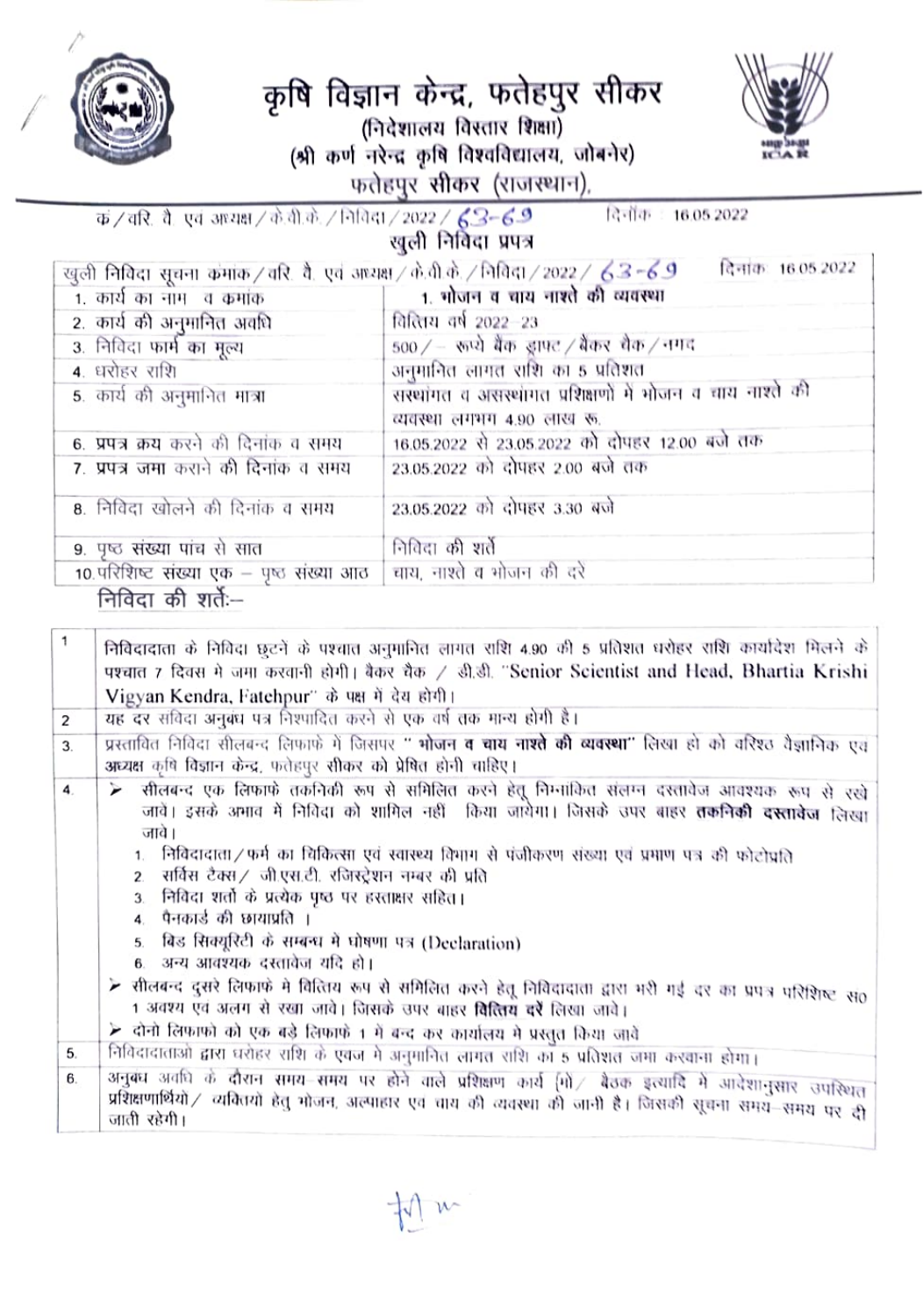| 7 <sub>1</sub> | भोजन में शुद्ध एवं अच्छी किस्म की सामग्री (एग्मार्क) का प्रयोग करना होगा तथा तेल मूंगफली, सरसों (डबल रिफाईण्ड)                                                                                                                                                                                      |  |  |  |
|----------------|-----------------------------------------------------------------------------------------------------------------------------------------------------------------------------------------------------------------------------------------------------------------------------------------------------|--|--|--|
|                | का प्रयोग करना होगा।                                                                                                                                                                                                                                                                                |  |  |  |
| 8.             | सब्जी ऋतु के अनुसार अलग—अलग प्रकार की व ताजा देनी होगी।                                                                                                                                                                                                                                             |  |  |  |
| 9.             | भोजन तैयार करने एवं वितरण में साफ–सफाई का विशेष ध्यान रखना होगा।                                                                                                                                                                                                                                    |  |  |  |
| 10.            | भोजन की व्यवस्था तथा तैयार भोजन की शुद्धता की पूर्ण जिम्मेदारी ठेकेदार की होगी।                                                                                                                                                                                                                     |  |  |  |
| 11.            | भोजन / चाय तैयार करने हेतु <b>समस्त</b> सामग्री व श्रम शक्ति निविदिादाता की होगी।                                                                                                                                                                                                                   |  |  |  |
| 12.            | भोजन व्यवस्था / केटरिंग हेतु बर्तन इत्यादि निविदादाता को स्वयं लाने होंगे। जिसका अलग से कोई भुगतान नहीं<br>किया जायेगा।                                                                                                                                                                             |  |  |  |
| 13.            | भोजन वितरण कार्य <b>स्वयं</b> फर्म / ठेकेदार <b>द्वारा</b> ही <b>करवाना</b> होगा।                                                                                                                                                                                                                   |  |  |  |
| 14.            | उक्त वर्णित शर्तो के अनुरूप कार्य नहीं करने पर ठेकेदार को तत्सम्बन्धित होने वाले भुगतान में से शारित के रूप मे<br>कटौतियाँ की जा सकेगी। इस संबंध में वरिष्ठ वैज्ञानिक एवं अध्यक्ष, कृषि विज्ञान केन्द्र फतेहपुर सीकर का निर्णय अंतिम<br>व मान्य होगा।                                               |  |  |  |
| 15.            | निविदादाता के कार्य करने में असफल होने पर उसकी रिस्क एण्ड कोस्ट पर अन्य से कार्य करवाने पर इसकी क्षतिपूर्ति                                                                                                                                                                                         |  |  |  |
|                | निविदादाता से की जावेगी तथा विलम्ब से कार्य करने पर शास्ति की कटौती GG & AR, TTPPA2012.वं                                                                                                                                                                                                           |  |  |  |
|                | RTPPR2013 के प्रावधानानुसार किया जायेगी, जिसकी जिम्मेदारी ठेकेदार / फर्म की रहेगी।                                                                                                                                                                                                                  |  |  |  |
| 16.            | दर्शित कार्य ठेकेदार को कार्यालय के निर्देशानुसार पूर्ण कराने है <b>असफलता</b> की स्थिति में ठेकेदार/फर्म की ज <b>मा सुरक्षा</b>                                                                                                                                                                    |  |  |  |
|                | राशि जब्त करते हुए संस्था द्वारा यह कार्य आपकी रिस्क व कोस्ट पर अन्य माध्यम से करा लिया जायेगा। अधिक<br>मुगतान होने की स्थिति में यह राशि आपसे वसूलनीय होगी।                                                                                                                                        |  |  |  |
| 17.            | ठेकेदार के बिल से नियमानुसार <b>आयकर</b> कटौती की जायेगी।                                                                                                                                                                                                                                           |  |  |  |
| 18.            | भोजन की गुणवत्ता के स्तर में गिरावट अथवा मीनू अनुसार सप्लाई नहीं होने की निरन्तर शिकायत <b>प्राप्त</b> होने की दषा                                                                                                                                                                                  |  |  |  |
|                | में धरोहर व अमानत राशि जब्त कर निविदा निरस्त करने का अधिकार संस्था प्रधान का होगा।                                                                                                                                                                                                                  |  |  |  |
| 19.            | उपायन व पारदर्षिता नियमों के अधीन समयावधि वृद्धि संभव हो सकेगी।                                                                                                                                                                                                                                     |  |  |  |
| 20.            | सक्षम अधिकारी द्वारा जारी फूड (Food) वैद्य लाईसेन्स की प्रति संलग्न करना अनिवार्य है।                                                                                                                                                                                                               |  |  |  |
| 21.            | कार्य का विभाजन नहीं किया जायेगा। अलग–अलग कार्यों के लिए पृथक–पृथक निविदादाता / फर्म की न्यूनतम दर<br>प्राप्त होने पर न्यूनतम दर का <u>निर्धारण/आंकलन</u> प्राप्त दरों के औसत के आधार से किया जायेगा।                                                                                               |  |  |  |
| 22.            | सर्विस टैक्स / GST हेतु संबंधित विभाग में रजिस्ट्रेशन होना आवश्यक है।                                                                                                                                                                                                                               |  |  |  |
| 23.            | ठेकेदार / फर्म द्वारा नियोजित श्रमिकों को ई.एस.आई एवं पी.एफ. वर्कमैन कम्पनसेशन एक्ट प्रावधान एवं अन्य टैक्स                                                                                                                                                                                         |  |  |  |
|                | यथा जीएसटी आदि देय होने पर समस्त उत्तरदायित्व ठेकेदार / फर्म का होगा। ई.एस.आई. एवं पी.एफ. निरीक्षक द्वारा<br>चाहे गये अनुसार समय-समय पर रिकार्ड जॉच हेतु प्रस्तुत करना होगा। आकस्मिक दुर्घटना की दषा / लापरवाही से<br>कार्य करने या कराने की स्थिति में सभी जिम्मेदारियाँ ठेकेदार / श्रमिक की होगी। |  |  |  |
| 24.            | आयकर कटौती मान्य दरों से संस्था प्रघान द्वारा ठेकेदार / फर्म के बिलों के भुगतान में से काट ली जावेगी।                                                                                                                                                                                               |  |  |  |
| 25.            | किसी भी प्रकार के विवाद के निपटारे हेतु विवाद कुलपति, श्री कर्ण नरेन्द्र कृशि विष्वविद्यालय, जोबनेर (जयपुर) के<br>आर्बीटेषन में प्रस्तुत करना होगा एवं उनका निर्णय दोनों पक्षों को मान्य होगा।                                                                                                      |  |  |  |
| 26.            | प्रस्तावित दर भरने से पूर्व भोजन मैन्यू ध्यानपूर्वक पढ़ ले किसी भी प्रकार की कांट–छांट होने पर निविदा स्वीकार नहीं<br>होगी।                                                                                                                                                                         |  |  |  |
| 27.            | <u>भोजन सप्लाई की <b>समस्त व्यवस्था</b> केन्द्र की कमेटी के दिशा निर्देशन में करनी होगी व उनके संतुश्ट होने पर ही</u>                                                                                                                                                                               |  |  |  |
|                | भूगतान हेतू बिल प्रस्तुत किया जा सकता है।                                                                                                                                                                                                                                                           |  |  |  |
| 28.            | <u>खाद्य सामग्री सप्लाई करने वाली फर्म के पास खाद्यान्न सप्लाई लाईसेन्स एवं आयकर विभाग का पैन नम्बर होना</u><br>अनिवार्य है। फोटोप्रति निविदा प्रपत्र के साथ संलग्न करनी होगी।                                                                                                                      |  |  |  |
| 29.            | भोजन प्रशिक्षण सील पर मीनू के अनुसार ताजा बनाकर खिलाना होगा।                                                                                                                                                                                                                                        |  |  |  |
| 30.            | भोजन बनाने एवं खिलाने, सफाई आदि <b>समस्त साम</b> ग्री एवं कार्यों की जिम्मेदारी ठेकेदार की होगी।                                                                                                                                                                                                    |  |  |  |
| 31.            | भोजन की निम्न गुणवत्ता के कारण यदि कोई प्रशिक्षणार्थी अस्वस्थ हो जाता है तो उसकी जिम्मेदारी स्वयं ठेकेदार की<br>होगी।                                                                                                                                                                               |  |  |  |
| 32.            | बिल का भुगतान कोषालय द्वारा बिल पास होने पर किया जावेगा। अग्रिम के रूप में कुछ भी दिया नहीं जावेगा।                                                                                                                                                                                                 |  |  |  |
| 33.            | लागत के हिसाब से प्रतिदिन का मीनू बनाना होगा।                                                                                                                                                                                                                                                       |  |  |  |
| 34.            | दो दिवसीय / तीन दिवसीय / पाँच दिवसीय प्रशिक्षणों में प्रतिदिन का मीनू अलग-अलग होगा।                                                                                                                                                                                                                 |  |  |  |

the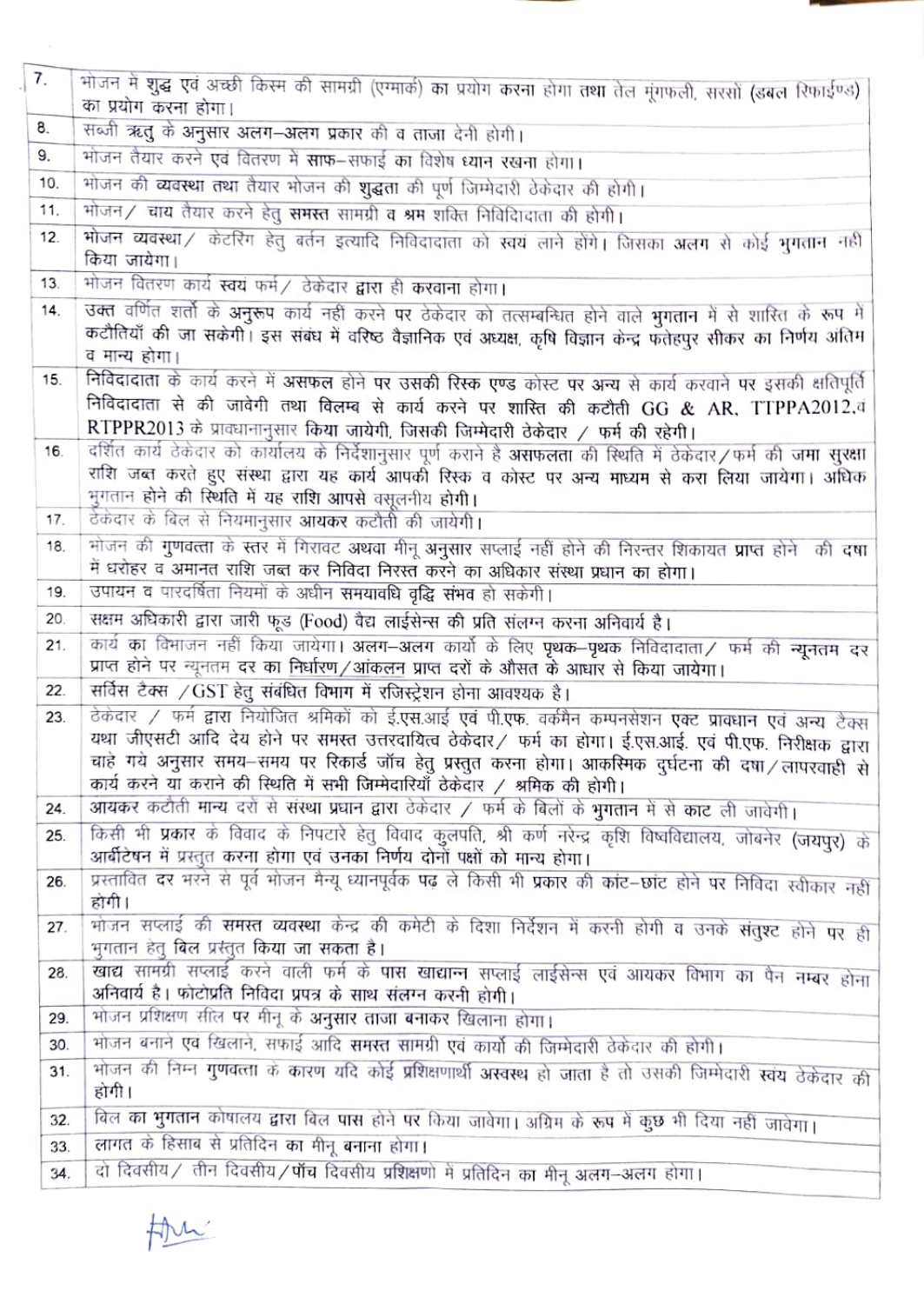| 35. | ठेके को किसी अन्य व्यक्ति के हस्तांतरित नहीं किया जावेगा तथा जिसके नाम ठेका है कार्य उसी व्यक्ति को करना      |  |  |
|-----|---------------------------------------------------------------------------------------------------------------|--|--|
|     | होगा ।                                                                                                        |  |  |
| 36. | यह ठेका किसी अन्य व्यक्ति को संचालन हेतु नहीं दिया जायेगा।                                                    |  |  |
| 37. | भोजन आपूर्ति (भोजन बनाने) हेतु किसी भी प्रकार की सामग्री (भगोना, परात, गैस, सिलेण्डर इत्यादि) केन्द्र द्वारा  |  |  |
|     | उपलब्ध नहीं करायी जावेगी। उक्त सामग्री की व्यवस्था स्वय ठेकेदार को ही करनी होगी।                              |  |  |
| 38. | भोजन केन्द्र के किसान घर में बनाना होगा। खाना खिलाने के लिये पत्तल, दोने, गिलास, पानी, बिछाने की दरी पट्टी    |  |  |
|     | इत्यादि की व्यवस्था भोजन आपूर्तिकर्ता को करनी होगी। खाना खिलाने के पश्चात् सफाई की व्यवस्था भी पार्टी         |  |  |
|     | निविदादाता को करनी होगी।                                                                                      |  |  |
| 39. | कार्य की मात्रा/लागत सिर्फ अनुमानित है इसे आवश्यकतानुसार घटाया या बढ़ाया जा सकता है जिसमें निविदादाता को      |  |  |
|     | किसी प्रकार विवरण नहीं दिया जावेगा तथा कार्यालय की शर्तों के अनुरूप कार्य करना होगा।                          |  |  |
| 40. | प्रथम वरियता प्राप्त पार्टी द्वारा कार्य नहीं संभालने पर ठेका निरस्त करके अगली वरीयता पार्टी को कार्य का आदेष |  |  |
|     | प्रभारी अधिकारी दे सकेंगे। अनुबंध की अवधि आदेश की तारीख से एक साल तक के लिए मान्य होगी। अनुबंध की             |  |  |
|     | अवधि कार्य संतोशजनक होने पर आपसी सहमति में अगले एक साल के लिए और बढ़ाई जा सकती है।                            |  |  |
| 41. | किसी भी निविदा को बिना <b>कारण</b> बताये निरस्त करने <b>का</b> अधिकार अधोहस्ताक्षरकर्ता को होगा।              |  |  |
|     | निविदा भरने से पूर्व समस्त शर्तों को ध्यानपूर्वक पढ़े व प्रत्येक पृश्ठ पर अपने हस्ताक्षर करें।                |  |  |
| 42. | मैं निविदा की समस्त शर्तो से सहमत हूँ तथा मैं उपरोक्त शर्तो पर कार्य करने के लिए सहमत हूँ।                    |  |  |
| 43. |                                                                                                               |  |  |
| 44. | सफल निविदादाता को 50/- रूप्ये के नॉन ज्यूडिषियल स्टाम्प पर समस्त शर्तो के तहत कार्य करने व स्वच्छ एवं         |  |  |
|     | ताजा भोजन बनाकर देने व कार्यरत श्रमिकों की पूर्ण जिम्मेदारी स्वयं ठेकेदार की होगी ऐसा लिखकर दो गवाहों के      |  |  |
|     | हरताक्षर करवाकर प्रस्तुत करना होगा।<br>$\sim$ $\sim$                                                          |  |  |

वरिष्ठ वैज्ञानिक एवं अध्यक्ष

हस्ताक्षर ठेकेदार